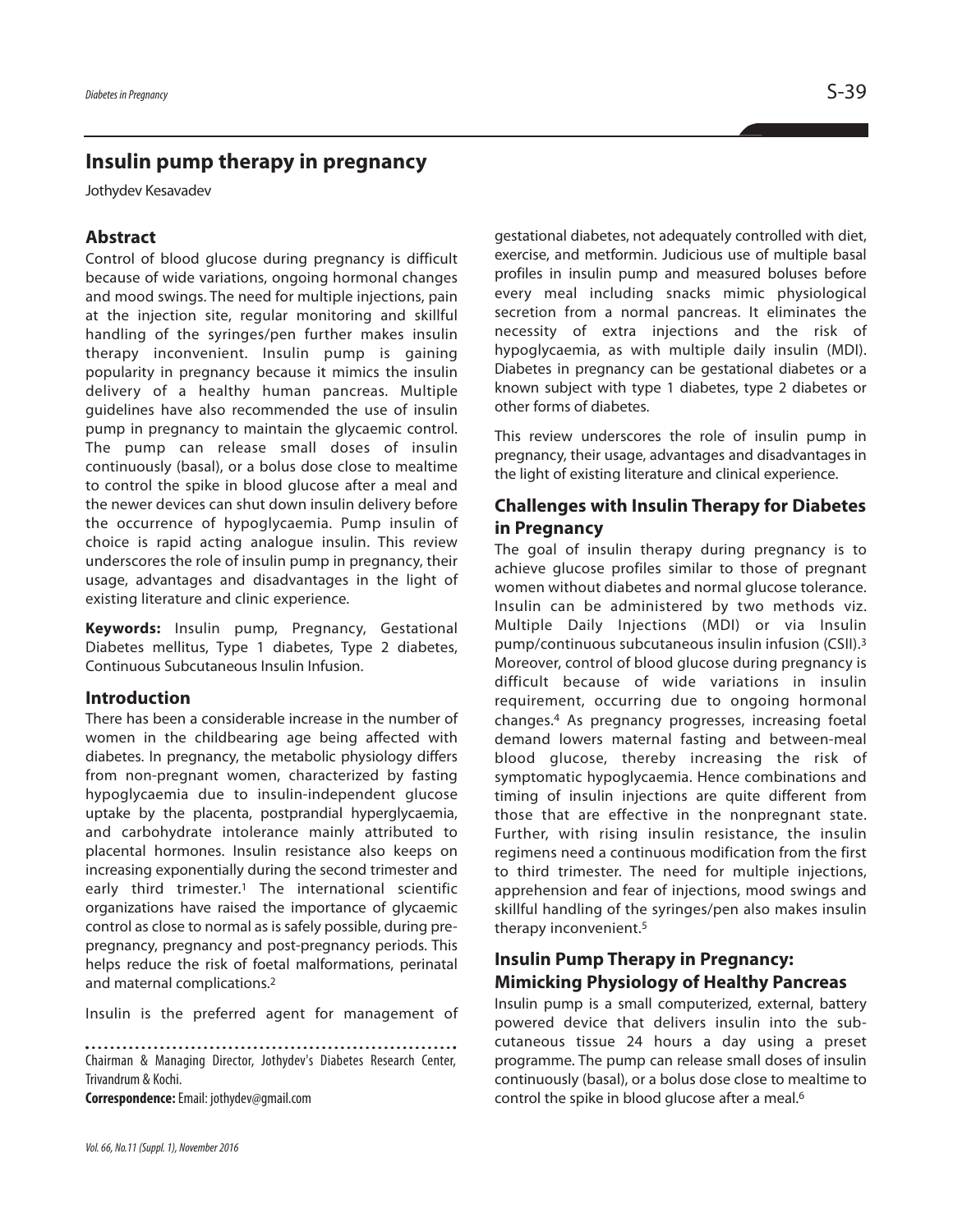Table-1: Advantages and disadvantages of Insulin Pump Therapy in pregnancy.<sup>27</sup>

| <b>Advantages</b>                                                                                  | <b>Disadvantages</b>                                                    |
|----------------------------------------------------------------------------------------------------|-------------------------------------------------------------------------|
| Improvement in HbA1c                                                                               | Cost of pumps and consumables is high                                   |
| Reduction in major and minor hypoglycaemic episodes                                                | Risk of infection if the cannula is not changed as per recommendation   |
| Reduction in blood glucose fluctuations                                                            | Overeating and frequent bolusing could result in weight gain            |
| Reduction in total daily dose of insulin                                                           | Improper use of boluses can lead to insulin stacking and low glucoses   |
| Improvement in quality of life (QOL)                                                               | Risk of ketoacidosis in type 1 diabetes if pump delivery is interrupted |
| Great lifestyle flexibility, particularly with regard to meal schedules and travel                 |                                                                         |
| Easier treatment of morning sickness and hyperemesis gravidarum                                    |                                                                         |
| Easier treatment of the dawn phenomenon and improved glycaemic management in the postpartum period |                                                                         |

Historically, the first insulin pump was introduced in the early 60s by a Los Angeles doctor, Arnold Kadish. In the early 80s, this pump gained recognition as a replacement to regular insulin delivery for type 1 diabetes patients. During the initial years, results using insulin pump were often unsatisfactory. In the beginning of the 90s, more user friendly models with features like bolus calculators and compatibility with personal computers were launched which gave greater control on insulin intake and could monitor blood glucoses more efficiently. Real-time insulin pumps were introduced in 2006 by Medtronic MiniMed (Northridge, CA), which had a glucose sensor along with the pump.7 MiniMed 640G is a novel insulin pump belonging to the first generation of artificial pancreas wirelessly communicating with sensor and a tiny glucometer(remote) with an integrated algorithm to suspend the pump at least 30 minutes before the onset of a hypoglycaemia. This is a step ahead of the previous 530G (Veo pump) which suspends insulin delivery soon after the onset of a hypoglycaemia. The future devices are being designed to control, in addition to hypoglycaemia, hyperglycaemia and thus leading on to a fully automated delivery either of insulin alone or in combination with other glucoregulatory hormones such as glucagon.

Insulin pump therapy has become increasingly popular for managing diabetes during pregnancy. It has been proven to be better than MDI in reducing HbA1c and hypoglycaemic episodes, thereby, improving metabolic control and foetal-maternal outcomes (Table-1).

# **Glycaemic Targets and Recommendations for Pump Usage in Pregnancy**

American Diabetes Association (ADA) recommends that women with gestational diabetes mellitus (GDM) should maintain capillary blood glucose within the following range: preprandial glucose <95 mg/dl (5.3 mmol/l), 1-h postprandial glucose <140 mg/dl (7.8 mmol/l), and 2-h postprandial glucose <120 mg/dl (6.7 mmol/l).8 The American College of Obstetrics and Gynaecology (ACOG) guidelines also recommend the same glycaemia range, the only exception being that both 130 mg/dl and 140 mg/dl 1-h postprandial glucose values are considered acceptable.9 Other recommendations suggest maintaining fasting glucose levels of <90-99 mg/dl (5.0-5.5 mmol/l), 1-h postprandial glucose levels of <140 mg/dl (7.8 mmol/l), and 2-h postprandial glucose levels of <120-127 mg/dl (6.7-7.1 mmol/l). Due to increased red blood cell turnover, HbA1c is lower in normal pregnancy than in normal nonpregnant women. <sup>10</sup> Even if it is not possible to achieve the recommended levels of glycaemic control, any improvement can be beneficial given that perinatal complications are linked to increasing serum glucose values.

American Association of Clinical Endocrinologists Consensus Panel on insulin pump management have recommended insulin pump therapy to be safer and effective for maintaining glycaemic control in pregnancies complicated by gestational diabetes mellitus (GDM)/ T2DM requiring large insulin doses.11 They recommend CSII in women with preexisting type 1 diabetes who are pregnant or considering pregnancy.3 The National Institute for Health and Care Excellence (NICE) guidelines recommends CSII in pregnant women with T1DM when the target HbA1c (normally  $\leq 6.1\%$ ) in the first trimester or preconception cannot be achieved without disabling hypoglycaemia.4,12 American Association of Diabetes Educators (AADE) recommends use of insulin pump in women doing preconception planning and those who are pregnant.<sup>13</sup> ADA also recommends the use of pump as safe in pregnancy. International Diabetes Federation (IDF) recommends insulin pump as an additional in the comprehensive care level in T2DM.14

Kesavadev et al in the Indian consensus guidelines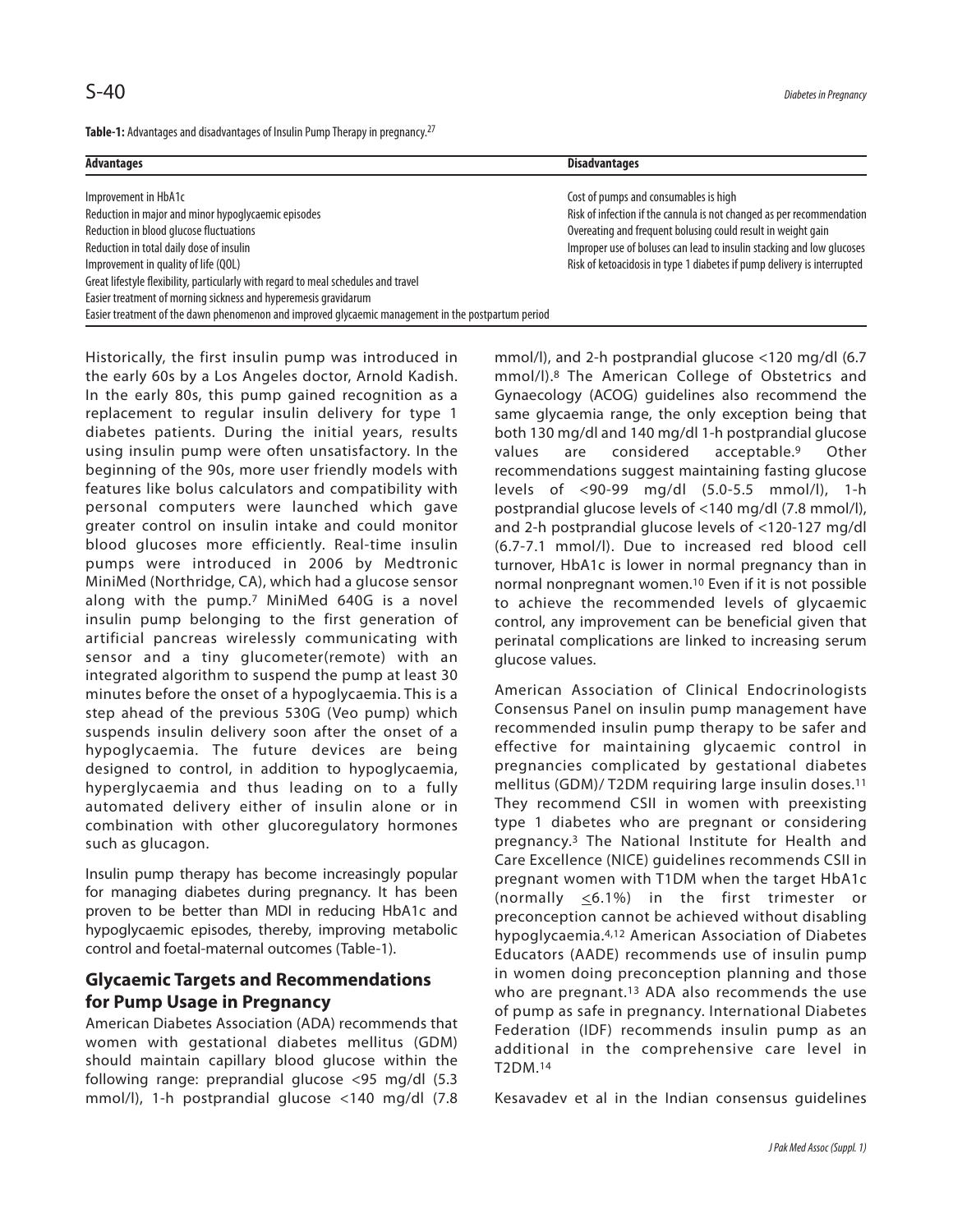also recommend the use of insulin pump for pregnant women with type 1 diabetes (T1DM), to ensure better glycaemic control and outcome as compared to MDI treatment.15 In another guideline for insulin pumps in India, for women with type 1 or type 2 diabetes having poor glycaemic control, who contemplate starting a family, use of an insulin pump can help in maintaining near normoglycaemia throughout the pregnancy.16

# **Clinical usage of Pumps: Advice and Precaution in Pregnancy**

CSII/insulin pump should only be used in patients who are motivated and knowledgeable in self-care, including insulin adjustment. To ensure patient safety, prescribing physicians must have expertise in CSII therapy, and users must be thoroughly educated and periodically reevaluated. Sensor-augmented CSII, including those with a threshold-suspend function, preferably the new predictive hypoglycemia suspend pumps should be considered for patients who are at risk of hypoglycaemia. 17

Usually subjects will require 2-12 weeks to get acclimatized with an insulin pump. Hence, preferably, in known subject with known diabetes, pumps are initiated well ahead of planning a pregnancy. In the GDM candidate, selection and support by a multidisciplinary team will be pivotal in determining success.

# **Contraindications to Insulin Pump Therapy in Pregnancy**

1. Candidate unsuitable for getting trained for successful use of pump as per quidelines<sup>16</sup>

2. Unwilling for glucose monitoring/Continuous Glucose Monitoring

3. Lack of resources to procure insulin pump/accessories

4. Uncontrolled known type 1 or type 2 diabetes after first trimester

5. Psychological barriers to get acclimatized with devices attached to the body

6. Uncontrolled sugars due to technical errors despite repeated training when pump is first initiated in GDM

#### **Insulin in Insulin Pump**

*Vol.66, No.11(Suppl.1), November2016*

Insulin aspart is the preferred insulin in the pump as it is considered safe in pregnancy with least instances of occlusion. <sup>18</sup> It more closely mimics the endogenous insulin than regular human insulin and the tendency for **Table-2:**Selection of insulin in insulin pump.

\*Insulin Aspart has least occlusion rates with greatest chemical and physical stability.<sup>18</sup>

| <b>Properties</b>        | <b>Insulin Lispro</b> | <b>Insulin Glulisine</b> | <b>Insulin Aspart</b> |  |
|--------------------------|-----------------------|--------------------------|-----------------------|--|
| Rate of Occlusion        | 15.7%                 | 40.9%                    | 9.2%                  |  |
| Rate of Absorption       | Similar               | Similar                  | Similar               |  |
| <b>Clinical Efficacy</b> | Similar               | Similar                  | Similar               |  |
| <b>Onset of Action</b>   | Faster                | Faster#                  | Faster                |  |
| Hypo Glycaemia           | Less                  | Less                     | Less                  |  |

#Onset of action is faster compared to insulin aspart but this advantage lasts only for 1 hour.

hypoglycaemia is significantly less (Table-2). Insulin glulisine, a rapid acting analogue insulin falls under category C in pregnancy.

#### **Infusion Site Selection in Pregnancy**

Forum for Injection Technique (FIT), India, recommends abdomen as the preferred infusion site for insulin pump and upper arm/thigh as alternate sites. <sup>19</sup> During the first trimester, infusion sites are similar to that in nonpregnant. However, it is more comfortable to shift sites away from the abdomen as the pregnancy progresses. Although the sites on the abdomen does not hurt the foetus, but using areas with stretch marks or tight skin that a patient cannot pinch is not recommended. Sites along the sides of abdomen & upper buttocks, which gain adipose tissue are more favoured at the later stages of pregnancy.

# **Rotation of Infusion Sites**

Rotation of the sites every 24-48 hours, unlike every 3 days in the absence of pregnancy, helps in reducing the risk of blockages and therefore prevents high blood glucose levels and also reduces the risk of site infection. Choosing a new infusion site every time allows the skin to recover, ensuring that insulin absorption in any area does not suffer from too intensive use. The 45 degree angle cannula may prove more comfortable with progress of pregnancy as compared to 90 degree cannula. Many women need a deeper insertion angle and use a longer cannula.

#### **Infusion Site During Labour**

At the time of labour, a new infusion set should be inserted with the help of a cannula placed at the upper arm or beneath the lower rib, near the back. When the cannula is inserted in the upper arm it can be easily seen and completely out of the way avoiding a potential caesarean section site, the area to be cleansed or covered under drapes.

#### **Precautions to be Followed**

The pump should not be disconnected for more than one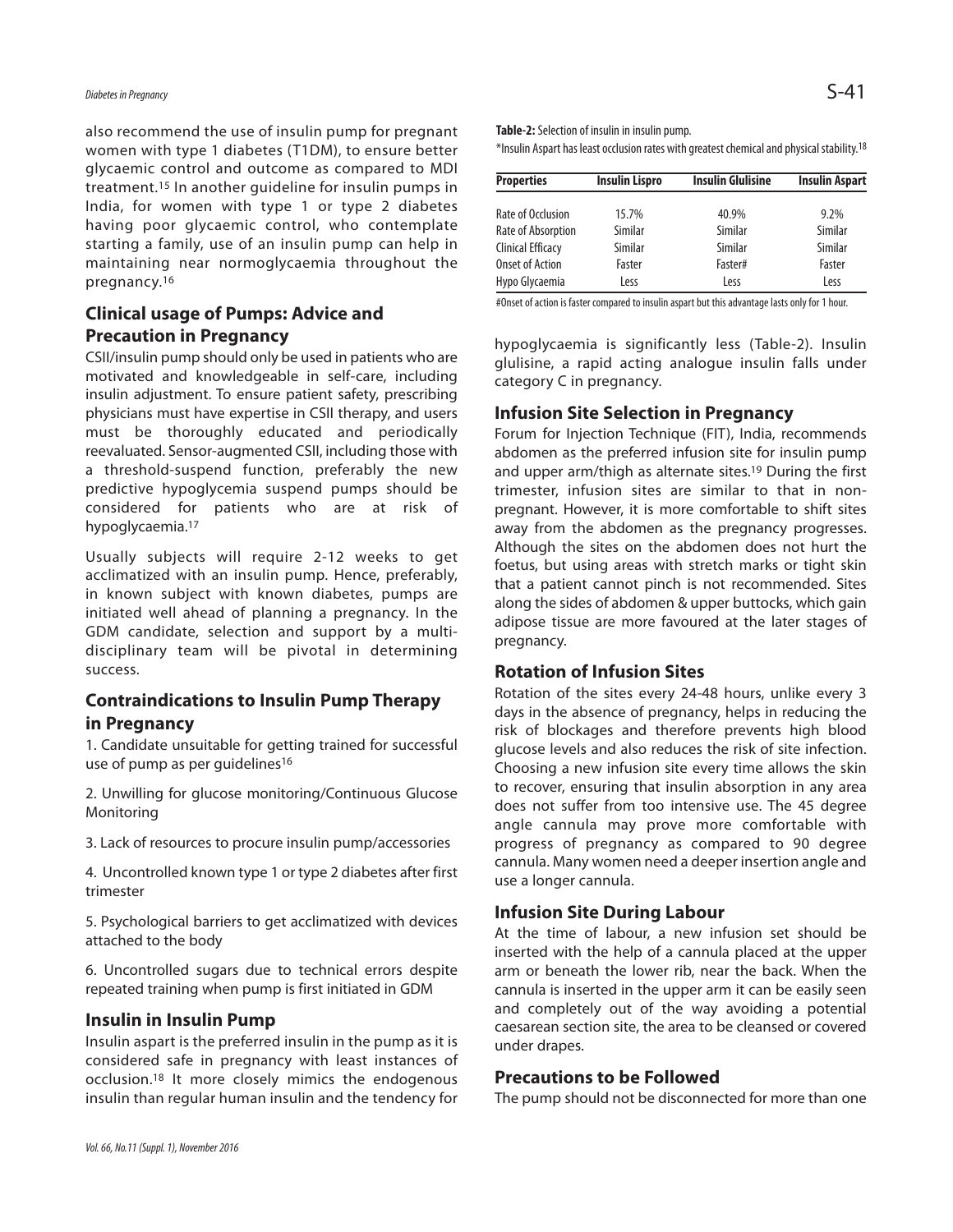hour without taking extra insulin. The insulin used for pump therapy has a short action and duration: disconnecting from the pump for more than one hour may result in hyperglycaemia. 20 Proper aseptic precautions should be maintained to avoid infection. Hands should be clean when dealing with infusion sets and sites. All parts of the infusion set should be clean and no part of an infusion set should be reused. Further, infusion site should be frequently inspected for any rashes, itching or erythema. In case of any such signs the cannula should be removed and a new cannula should be inserted in a different site.

# **Clinical Evidence: Efficacy, Outcomes and Safety**

Studies have shown that insulin pump therapy can achieve better glucose control as compared to MDI in diabetes patients and can reduce hypoglycaemic episodes up to 84%. In addition, insulin pump therapy improves compliance and can help reduce the risk of many long-term complications, both macro and microvascular. A (2004) meta-analysis of six small randomized trials, failed to demonstrate any difference in the pregnancy outcomes or glycaemic control between CSII and MDI in pregnant women with diabetes.21 However, some observational studies have a few isolated suggestions of lower HbA1c, diabetic ketoacidosis, increased weight gain, and neonatal hypoglycaemia among insulin pump users, but otherwise have not found any differences in maternal and perinatal outcomes.22-24 Most of these studies had fewer patients, hence these studies were underpowered for the outcomes of interest.

However recent studies by Wender-Ozegowska et al, Talaviya et al and Kallas-Koeman et al has successfully demonstrated the better glycaemic control and thereby improved pregnancy outcome in women with T1DM on CSII as compared to MDI.25-27 In a retrospective observational study including pregnant women with T1DM, Talaviya et al (2013) reported CSII to be associated with greater reduction in HbA1c level during each trimester of pregnancy compared to MDI treated patients. Moreover, the rate of abortion, preterm labour, caesarean section and hypoglycaemia in the new born were lesser in CSII treated group. <sup>26</sup> Wender-Ozegowska et al (2013) reported decreased insulin requirement along with significant decline in HbA1c levels and

Table-3: Studies comparing the efficacy of CSII and MDI in pregnant women with diabetes.

| Study (year)                                | <b>Type of study</b>              | <b>Population</b>     | <b>Sampling</b>                                                                                                               | <b>Efficacy</b>                                                                                                                                                                                                                   |
|---------------------------------------------|-----------------------------------|-----------------------|-------------------------------------------------------------------------------------------------------------------------------|-----------------------------------------------------------------------------------------------------------------------------------------------------------------------------------------------------------------------------------|
| Simmons et al (2001) <sup>29</sup>          | Nested case-control               | Pregnant T2DM and GDM | CSII treated group (n=30), MDI<br>treated group (n=221)                                                                       | 79% of pump users had improved glycaemic<br>control within 1-4 weeks.<br>Insulin requirements and weight gain greater<br>in pump users                                                                                            |
| Cyganek et al (2010) <sup>23</sup>          | Prospective study                 | Pregnant T1DM         | CSII treated group (n=42), MDI<br>treated group $(n=157)$ and<br>switched from MDI to CSII in<br>the first trimester $(n=70)$ | Excellent glycaemic control in both MDI and<br>CSII groups<br>CSII group had 2 kg greater weight gain<br>compared to MDI                                                                                                          |
| Bruttomesso et al (2011) <sup>22</sup>      | Retrospective multicentre study   | Pregnant T1DM         | CSII treated group (n=100)<br>and MDI treated group (n=44)                                                                    | Better and early glycaemic control in CSII<br>group.<br>At parturition, patients using CSII had lower<br>HbA(1c) and required lesser insulin ( $P < 0.01$ )                                                                       |
| Wender-Ozegowska et al (2013) <sup>25</sup> | Retrospective observational study | Pregnant T1DM         | CSII treated group (n=64) and<br>MDI treated group $(n=64)$                                                                   | Lesser insulin requirement, significant<br>decrease in HbA1c levels, smaller episodes of<br>hypoglycaemia in the second trimester was<br>observed in CSII group                                                                   |
| Talaviya PA et al (2013) <sup>26</sup>      | Retrospective observational study | Pregnant T1DM         | CSII treated group ( $n=14$ ) and<br>MDI treated group (n=20)                                                                 | Reduction in HbA1c level was higher in CSII<br>treated patients at first (CSII: 0.9% vs MDI:<br>0.46%), second (CSII: 1.58% vs MDI: 0.78%)<br>and third trimester (CSII: 1.74% vs MDI: 1.09%)                                     |
| Kallas-Koeman et al (2014) <sup>27</sup>    | Reterospective study              | Pregnant T1DM         | CSII treated group (n=129)<br>MDI<br>treated<br>and<br>group<br>$(n=258)$                                                     | Significant decrease in HbA1c in all trimesters<br>(mean HbA1c 6.49 $\pm$ 0.52% vs 6.81 $\pm$ 0.85%<br>$p = 0.002$<br>in incidence of severe<br>increase<br>No<br>hypoglycaemia or weight gain in CSII treated<br>patients vs MDI |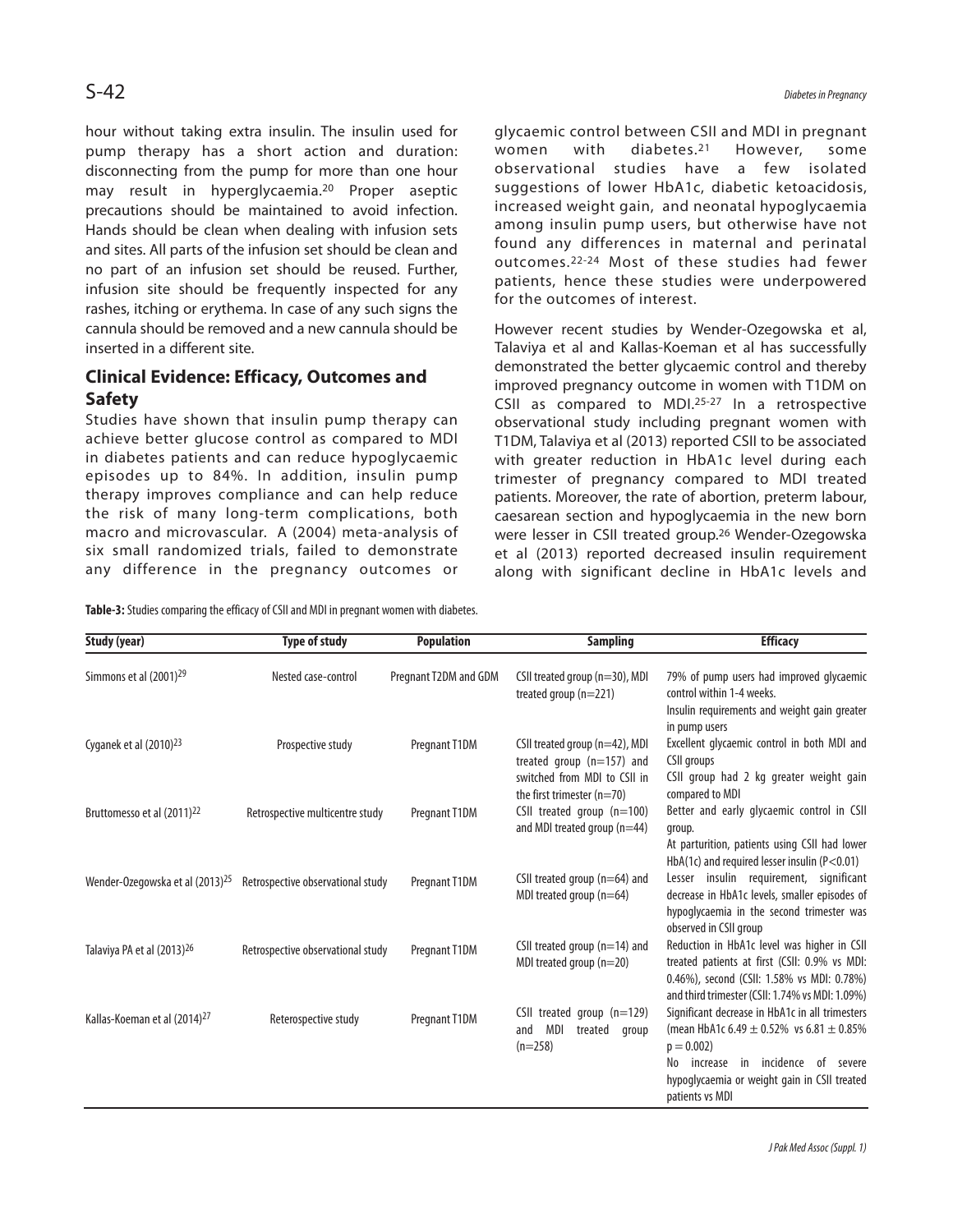# *Diabetes inPregnancy* S-43

hypoglycaemic episodes in CSII treated patient. <sup>25</sup> In another large study, Kallas-Koeman et al (2014) found lower mean HbA1c in each trimester in women with type 1 diabetes who used insulin pump. Furthermore, there were no episodes of maternal hypoglycaemia, diabetic ketoacidosis or increased weight gain during pregnancy27 (Table-3).

#### **Safety**

Pump therapy is as safe as multiple-injection therapy when recommended procedures are followed. Potential complications peculiar to pump therapy, however, must be explained to users. Undetected interruptions in insulin delivery may result in ketotic episodes more often and more quickly with CSII, which is of particular concern in pregnancy. Infections or inflammation at the needle site may also complicate CSII therapy but can be minimized by careful hygiene and frequent site changes. Hypoglycaemia can occur in pump users as with conventional treatments.

#### **Conclusion**

It is quite evident that blood glucose is normally very low in pregnancy in healthy women. To maintain the same pattern in those women with diabetes in pregnancy, the only solution will be to make use of newer generation insulin pumps which almost totally eliminates the risk of hypoglycaemia while helping maintain glucose as close to normal as possible.

An important parameter for success of insulin pumps depend on the choice of the right patients based on clinical parameters, psychological factors, education status, family support and economic background. Insulin pumps have shown better response than MDI in GDM. Based on existing evidences, it could be suggested that greater flexibility of CSII leadsto better compliance during and after pregnancy and appears to be safe for use in pregnancy.

#### **References**

- 1. American Diabetes Association. Management of diabetes in pregnancy. Sec. 12. In: Standards of medical care in diabetes - 2015. Diabetes Care 2015; 38 (Suppl 1): 77-9.
- 2. Palatnik A, Mele L, Landon MB, Reddy UM, Ramin SM, Carpenter MW, et al. Timing of treatment initiation for mild gestational diabetes mellitus and perinatal outcomes. Am J Obstet Gynecol 2015; 213: 560.e1-8.
- 3. Grunberger G, Bailey TS, Cohen AJ, Flood TM, Handelsman Y, Hellman R, et al. Statement by the American association of clinical endocrinologists consensus panel on insulin pump management. Endocr Pract 2010; 16: 746-62.
- 4. Pickup JC. Management of diabetes mellitus: is the pump mightier than the pen? Nat Rev Endocrinol 2012; 8: 425-33.
- 5. Kavitha N, De S, Kanagasabai S. Oral hypoglycemic agents in pregnancy: an update. J Obstet Gynaecol India 2013; 63: 82-7.
- 6. Kesavadev J. Fasting in ramadan with an insulin pump. J Pak Med Assoc 2015; 65 (Suppl 5): S47-50.
- 7. Alsaleh FM, Smith FJ, Keady S, Taylor KM. Insulin pumps: from inception to the present and toward the future. J Clin Pharm Ther 2010; 35: 127-38.
- 8. American Diabetes Association. Management of diabetes in pregnancy. Sec. 12. In standards of medical care in diabetes - 2016. Diabetes Care 2016; 39 (Suppl. 1): 94-8.
- 9. American College of Obstetricians and Gynecologists committee on Practice Bulletins. Clinical management guidelines for obstetrician-gynecologists. Number 30, September 2001. Gestational diabetes. Obstet Gynecol 2001; 98: 525-38.
- 10. Metzger BE, Buchanan TA, Coustan DR, de Leiva A, Dunger DB, Hadden DR, et al. Summary and recommendations of the fifth international workshop-conference on gestational diabetes mellitus. Diabetes Care 2007; 30 (Suppl 2): S251-60.
- 11. Grunberger G, Abelseth JM, Bailey TS, Bode BW, Handelsman Y, Hellman R, et al. Consensus statement by the American association of clinical endocrinologists/ American college of endocrinology insulin pump management task force. Endocr Pract 2014; 20: 463-89.
- 12. National Institute for Health and Care Excellence Guidelines. Diabetes in pregnancy: management from preconception to the postnatal period. NICE Guideline 3, London 2015: pp 1-65.
- 13. Chiang JL, Kirkman MS, Laffel LM, Peters AL. Type 1 diabetes through the life span: a position statement of the American diabetes association. Diabetes Care 2014; 37: 2034-54.
- 14. International Diabetes Federation Guideline Development Group. Global guideline for type 2 diabetes. Diabetes Res Clin Pract 2014; 104: 1-52.
- 15. Kesavadev J, Jain SM, Muruganathan A, Das AK. Consensus evidence-based guidelines for use of insulin pump therapy in the management of diabetes as per Indian clinical practice. J Assoc Physicians India 2014; 62: 34-41.
- 16. Kesavadev J, Das AK, Unnikrishnan R, Joshi SR, Ramachandran A, Shamsudeen J, et al. Use of insulin pumps in India: suggested guidelines based on experience and cultural differences. Diabetes Technol Ther 2010; 12: 823-31.
- 17. Handelsman Y, Bloomgarden ZT, Grunberger G, Umpierrez G, Zimmerman RS, Bailey TS, et al. American association of clinical endocrinologists and American college of endocrinology - clinical practice guidelines for developing a diabetes mellitus comprehensive care plan - 2015. Endocr Pract 2015; 21 (Suppl 1): 1-87.
- 18. Bode BW. Comparison of pharmacokinetic properties, physicochemical stability, and pump compatibility of 3 rapidacting insulin analogues-aspart, lispro, and glulisine. Endocr Pract 2011; 17: 271-80.
- 19. Tandon N, Kalra S, Balhara YPS, Baruah MP, Chadha M, Chandalia HB, et al. Forum for injection technique (FIT), India: the Indian recommendations 2.0, for best practice in insulin injection technique, 2015. Indian J Endocrinol Metab 2015; 19: 317-31.
- 20. Ketterer C, Mussig K, Gerstenecker AK, Fritsche A. [Insulin pump therapy: indications and risks - Case 7/2010]. Dtsch Med Wochenschr 2010; 135: 1617.
- 21. Mukhopadhyay A, Farrell T, Fraser RB, Ola B. Continuous subcutaneous insulin infusion vs intensive conventional insulin therapy in pregnant diabetic women: a systematic review and meta-analysis of randomized, controlled trials. Am J Obstet Gynecol 2007; 197: 447-56.
- 22. Bruttomesso D, Bonomo M, Costa S, Dal Pos M, Di Cianni G, Pellicano F, et al. Type 1 diabetes control and pregnancy outcomes in women treated with continuous subcutaneous insulin infusion (CSII) or with insulin glargine and multiple daily injections of rapid-acting insulin analogues (glargine-MDI). Diabetes Metab